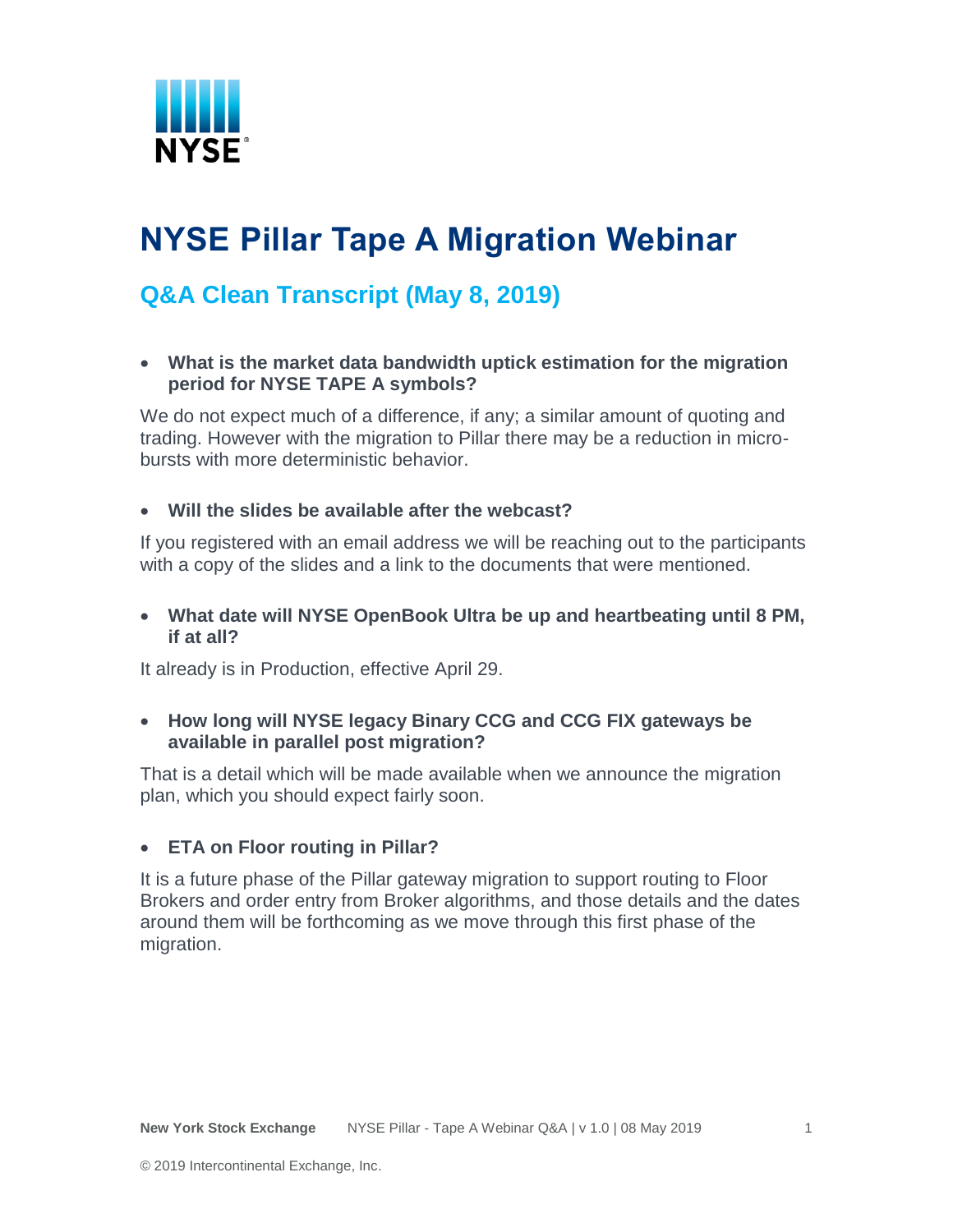#### **How will self-trade prevention work between legacy UTP gateway versus Pillar gateway during migration?**

There is no cross STP between the two protocols, the difference being that selftrade prevention is done at a different level on the legacy gateways which is a free form ClientID field, versus the Pillar gateway which is at the MPID level with an optional sub identifier. So during migration if you are using both protocols in parallel, orders from one protocol will always be able to trade with orders from the other.

#### **How will I know which symbols are trading on which platform?**

There are a few different ways to track that. First, we will be publishing a symbol migration plan via Trader Update. Another way is nightly, after 11PM\* there is a file on our FTP market data site where you can download the symbol list. And the third way is, each morning as XDP comes up there is a Symbol Index mapping message [for consumers of Integrated Feed]. For the latter two, the second one and the third one, there is a field called SystemId which maps to the XDP channel and based on that you will know which channels belong to UTP versus Pillar.

\**This response has been corrected.*

#### **Inside of Pillar will self-trade prevention be available across MPIDs for a single broker dealer or just for a single MPID?**

In Pillar, with the Pillar Gateway, it is done only within a single MPID with an optional sub identifier to further break it down, but never across multiple MPIDs.

#### **What migration will happen on June 17?**

June 17 NYSE, the cross markets release will be rolled out on NYSE Tapes B and C as well as NYSE National. It is also the beginning of Tape A shadow with test symbols

## **Will there be [an order flow] replay available?**

Yes. We have done four days of replay and I believe we have completed distributing the results to each legacy gateway session owner. The way that we did that is we took historical order flow from UTP and ran it through the Pillar customer gateway adapter and looked at the rejects and generated custom reports for orders getting rejected due to these functional changes. If you have not received it, maybe somebody else in your organization has, feel free to contact us if you need a copy of that.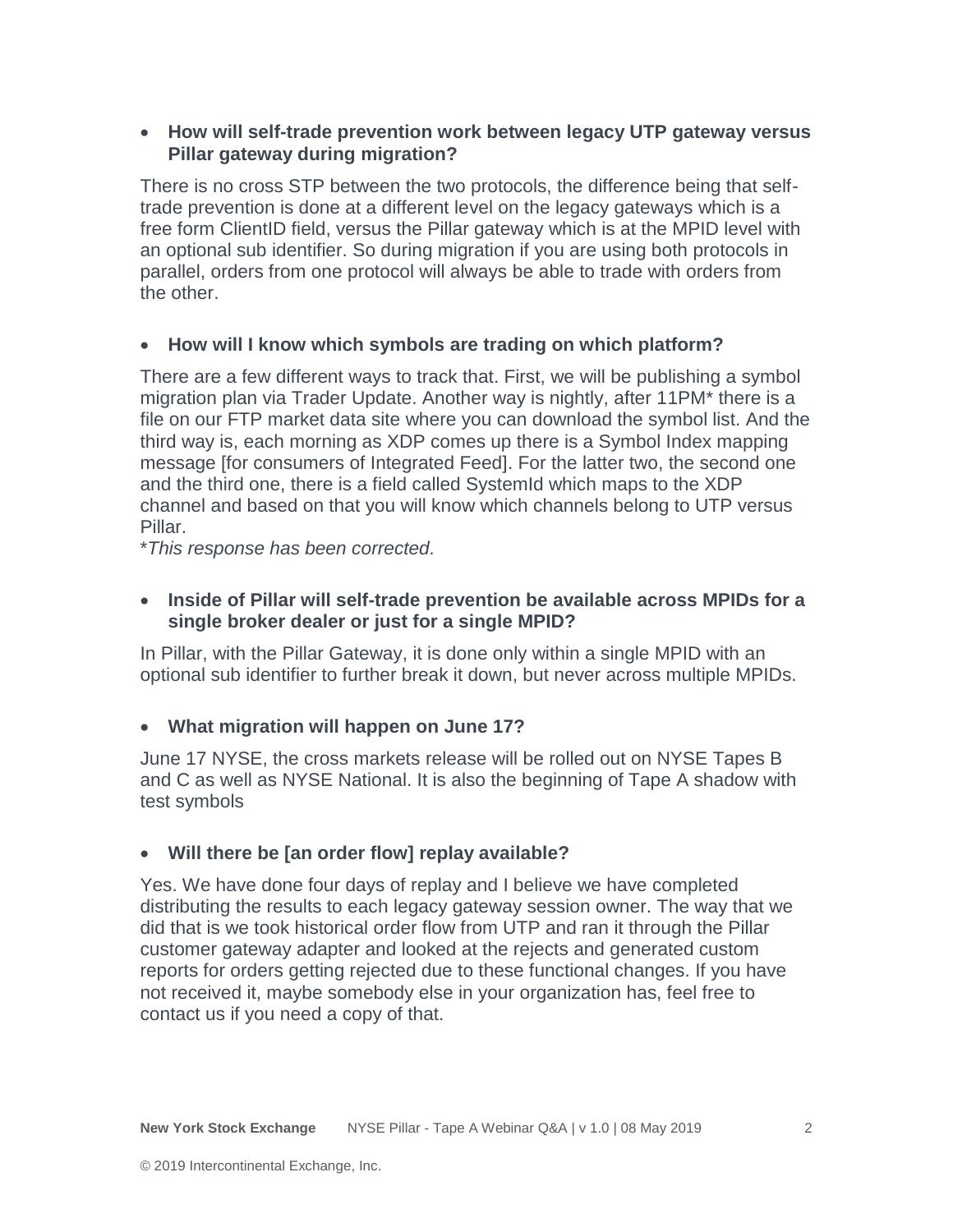**When will NYSE Pillar Gateway production order entry and drop copy sessions be available for daily login?**

They will be available from June 17<sup>th</sup>.

 **Is my understanding correct that Tapes B and C on NYSE Pillar Gateway will be available only on July 1st?**

That is correct. Yes.

 **When will the Tape A shadow names be released and by shadow are they somehow traded in parallel on both platforms or are these names that are being migrated first?**

These are test symbols only and they are specific to Pillar migration and they will be available only on Pillar from June 17.

 **Are there any plans to reject cancels after the 3:50 cut off on the new NYSE Pillar Gateway similar to ARCA and American?**

So after 3:50, cancellation of MOC and LOC orders are by legitimate error only, so they are not systemically prevented until 3:58PM at which time they begin getting rejected. With Tape A symbol migration to Pillar for D quotes, there will be a new systemic D quote cancel cutoff ten seconds prior to the close. On UTP, ten seconds prior to the close, new D quotes are rejected, with Pillar on a symbol by symbol basis, as symbols migrate it will be both D quote order entry and cancel cut off systemically enforced.

 **Are there any circumstances where the SymbolID on Arca Pillar will be different from the symbol id on NYSE?**

The SymbolIDs across all Pillar platforms are always the same.

 **Will the additional imbalance information automatically come across the existing XDP feed as symbols move over to Pillar?**

\*The additional fields will be published as of a date communicated via Trader Update for each NYSE Group market, but they will be padded either with zeros or spaces until:

- For NYSE only, as primary symbols migrate to Pillar, the Unpaired Quantity and Unpaired Side fields will begin to be populated for Closing Imbalances only.
- For all NYSE Group markets, Significant Imbalance will always be set to space until a date to be announced later.

\**This response has been corrected.*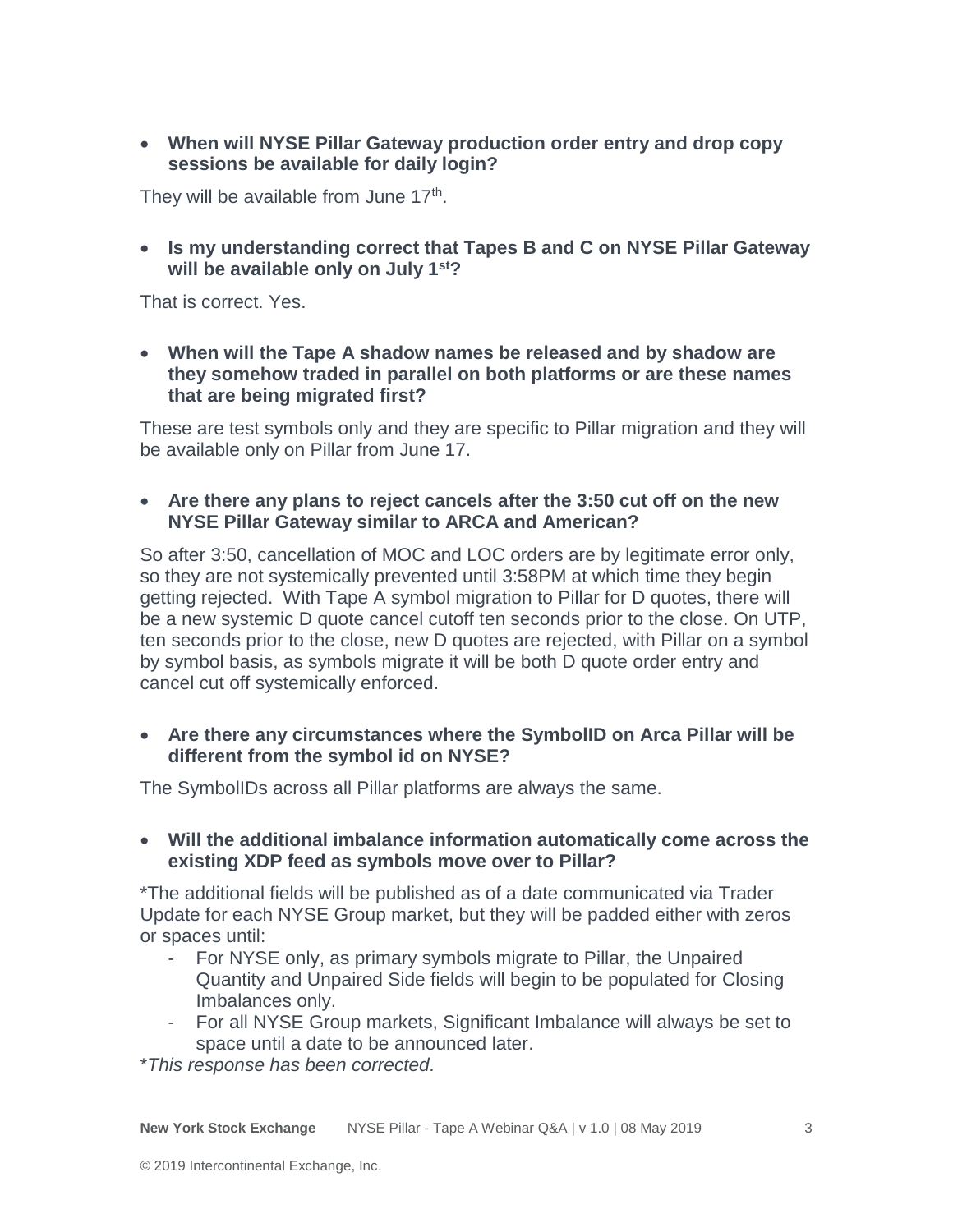**Would the SystemID information file, this is talking about XDP, be available on Friday nights for the test weekends at the same time as weekly updates to the file?**

Yes. The files will be available on Friday night for the weekend tests.

 **Will the multicast channel groups, again for XDP, be changing for this migration?**

Yes, Tape A migration will have new multicast groups. Right now they are live and they are heartbeating.

#### **Is there any certification window defined for mandatory certification testing for Pillar Gateway?**

Certification is mandatory for Pillar Gateways. There is no window as such, whenever the firms are ready to migrate over to the new platform on the new gateway they can certify with our Technology Member Services team and once you are certified you will be allowed to go into the Production environment.

#### **Will legacy CCG gateways be able to trade Tape B and C securities after July 1?**

Yes. So both legacy gateway and the Pillar Gateway will be available in Production in parallel for all Tape A, B, C symbols. As Jon mentioned we will be announcing more information around the sunset dates for the legacy gateways soon.

#### **Are order imbalances available on the May 18th test?**

Yes.

## **Are there any IP or connectivity changes for market data products?**

No, there are no IP or connectivity changes for market data products [excluding new XDP Channels]. You will use existing connectivity.

#### **Are there any changes to CTS and CQS?**

No, there are no changes associated with this migration.